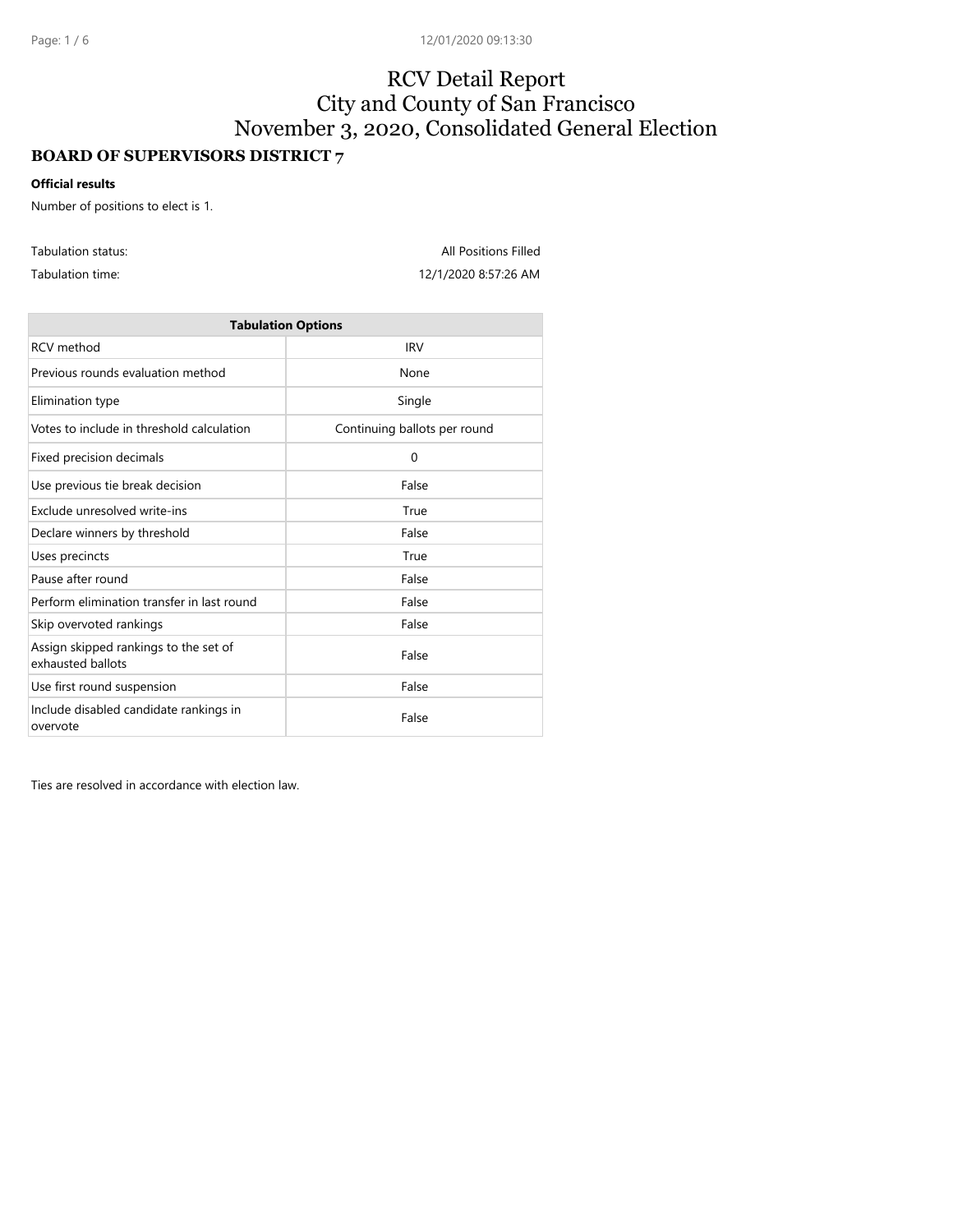## **San Francisco**

## **Round 1**

| <b>Candidate</b>                | <b>Votes</b> | Percentage |
|---------------------------------|--------------|------------|
| <b>JOEL ENGARDIO</b>            | 9,272        | 23.57%     |
| <b>KEN PIPER</b>                | 969          | 2.46%      |
| VILASKA NGUYEN                  | 8,263        | 21.01%     |
| BEN MATRANGA                    | 3.414        | 8.68%      |
| STEPHEN W. MARTIN-PINTO         | 4,599        | 11.69%     |
| MYRNA MELGAR                    | 7,881        | 20.04%     |
| EMILY MURASE                    | 4,934        | 12.54%     |
| <b>Continuing Ballots Total</b> | 39,332       |            |
| <b>Blanks</b>                   | 3,970        |            |
| Exhausted                       | 0            |            |
| Overvotes                       | 124          |            |
| <b>Remainder Points</b>         | 0            |            |
| Non Transferable Total          | 4.094        |            |

### **KEN PIPER is eliminated because the candidate had the least amount of votes.**

Elimination transfer for candidate KEN PIPER.

| <b>Transferred from</b> | <b>Transferred to</b>   | <b>Ballots</b> | <b>Fraction</b> | <b>Votes</b> |
|-------------------------|-------------------------|----------------|-----------------|--------------|
| <b>KEN PIPER</b>        | <b>JOEL ENGARDIO</b>    | 151            |                 | 151          |
| <b>KEN PIPER</b>        | <b>VILASKA NGUYEN</b>   | 141            |                 | 141          |
| <b>KEN PIPER</b>        | <b>BEN MATRANGA</b>     | 167            |                 | 167          |
| <b>KEN PIPER</b>        | STEPHEN W. MARTIN-PINTO | 231            |                 | 231          |
| <b>KEN PIPER</b>        | <b>MYRNA MELGAR</b>     | 114            |                 | 114          |
| <b>KEN PIPER</b>        | <b>EMILY MURASE</b>     | 77             |                 | 77           |
| <b>KEN PIPER</b>        | Exhausted               | 87             |                 | 87           |
| <b>KEN PIPER</b>        | Overvotes               |                |                 | $\mathbf{1}$ |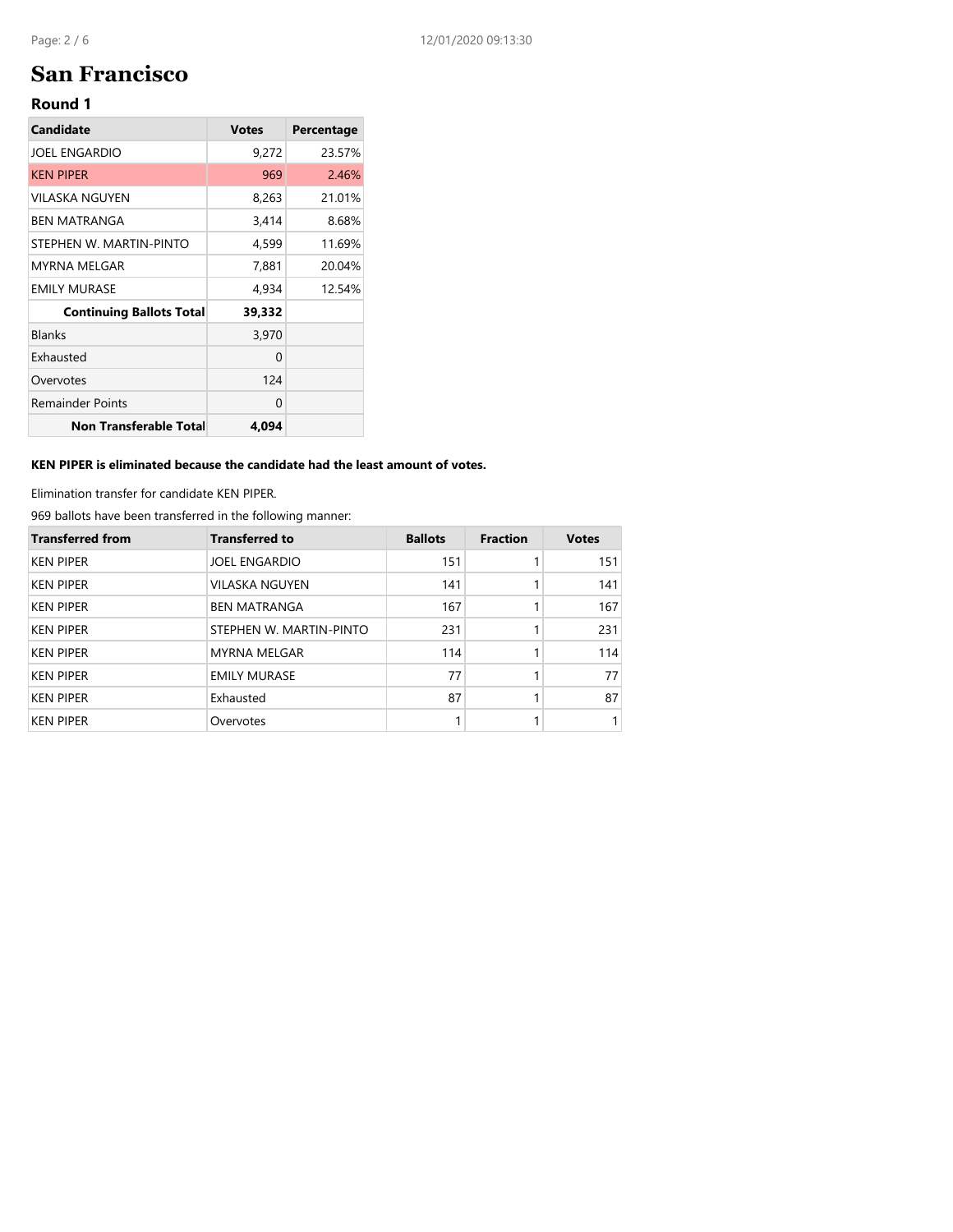| <b>Candidate</b>                | <b>Votes</b> | Percentage |
|---------------------------------|--------------|------------|
| <b>JOEL ENGARDIO</b>            | 9,423        | 24.01%     |
| <b>KFN PIPFR</b>                | 0            | $0.00\%$   |
| VILASKA NGUYEN                  | 8,404        | 21.41%     |
| <b>BEN MATRANGA</b>             | 3,581        | 9.12%      |
| STEPHEN W. MARTIN-PINTO         | 4,830        | 12.31%     |
| MYRNA MELGAR                    | 7,995        | 20.37%     |
| EMILY MURASE                    | 5,011        | 12.77%     |
| <b>Continuing Ballots Total</b> | 39,244       |            |
| <b>Blanks</b>                   | 3,970        |            |
| Exhausted                       | 87           |            |
| Overvotes                       | 125          |            |
| <b>Remainder Points</b>         | 0            |            |
| Non Transferable Total          | 4,182        |            |

### **BEN MATRANGA is eliminated because the candidate had the least amount of votes.**

Elimination transfer for candidate BEN MATRANGA.

| <b>Transferred from</b> | <b>Transferred to</b>   | <b>Ballots</b> | <b>Fraction</b> | <b>Votes</b>   |
|-------------------------|-------------------------|----------------|-----------------|----------------|
| <b>BEN MATRANGA</b>     | <b>JOEL ENGARDIO</b>    | 968            |                 | 968            |
| <b>BEN MATRANGA</b>     | <b>VILASKA NGUYEN</b>   | 336            |                 | 336            |
| <b>BEN MATRANGA</b>     | STEPHEN W. MARTIN-PINTO | 767            |                 | 767            |
| <b>BEN MATRANGA</b>     | MYRNA MELGAR            | 672            |                 | 672            |
| <b>BEN MATRANGA</b>     | <b>EMILY MURASE</b>     | 489            |                 | 489            |
| <b>BEN MATRANGA</b>     | Exhausted               | 347            |                 | 347            |
| <b>BEN MATRANGA</b>     | Overvotes               | 2              |                 | $\overline{2}$ |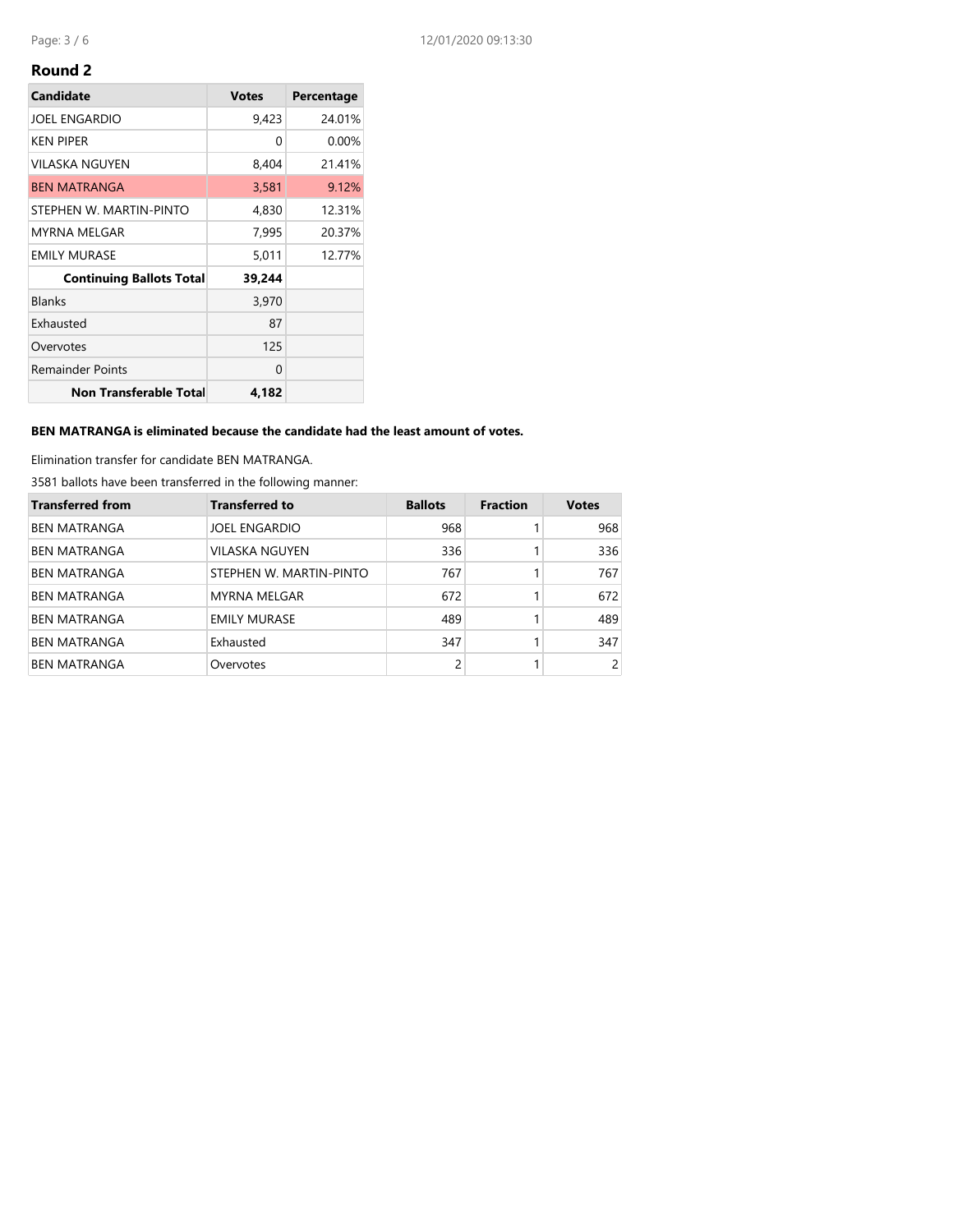| <b>Candidate</b>                | <b>Votes</b> | Percentage |
|---------------------------------|--------------|------------|
| JOEL ENGARDIO                   | 10,391       | 26.72%     |
| <b>KEN PIPER</b>                | 0            | $0.00\%$   |
| VILASKA NGUYEN                  | 8,740        | 22.47%     |
| <b>BEN MATRANGA</b>             | 0            | $0.00\%$   |
| STEPHEN W. MARTIN-PINTO         | 5,597        | 14.39%     |
| MYRNA MELGAR                    | 8,667        | 22.28%     |
| <b>EMILY MURASE</b>             | 5,500        | 14.14%     |
| <b>Continuing Ballots Total</b> | 38,895       |            |
| <b>Blanks</b>                   | 3,970        |            |
| Exhausted                       | 434          |            |
| Overvotes                       | 127          |            |
| <b>Remainder Points</b>         | $\Omega$     |            |
| Non Transferable Total          | 4.531        |            |

### **EMILY MURASE is eliminated because the candidate had the least amount of votes.**

Elimination transfer for candidate EMILY MURASE.

| <b>Transferred from</b> | <b>Transferred to</b>   | <b>Ballots</b> | <b>Fraction</b> | <b>Votes</b> |
|-------------------------|-------------------------|----------------|-----------------|--------------|
| <b>EMILY MURASE</b>     | <b>JOEL ENGARDIO</b>    | 1170           |                 | 1,170        |
| <b>EMILY MURASE</b>     | VILASKA NGUYEN          | 1070           |                 | 1,070        |
| <b>EMILY MURASE</b>     | STEPHEN W. MARTIN-PINTO | 550            |                 | 550          |
| <b>EMILY MURASE</b>     | <b>MYRNA MELGAR</b>     | 1961           |                 | 1.961        |
| <b>EMILY MURASE</b>     | Exhausted               | 743            |                 | 743          |
| <b>EMILY MURASE</b>     | Overvotes               | 6              |                 | 6            |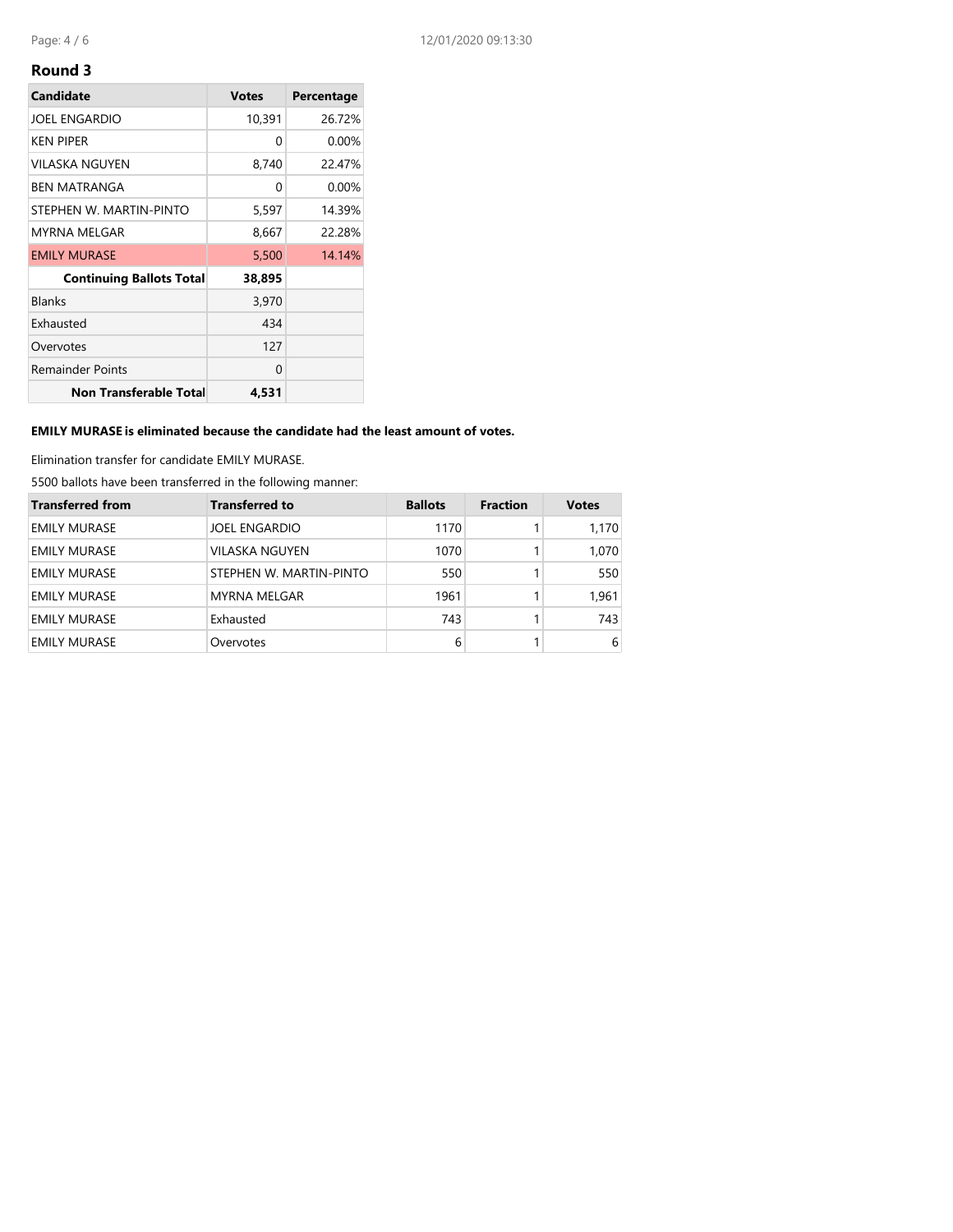| <b>Candidate</b>                | <b>Votes</b> | Percentage |
|---------------------------------|--------------|------------|
| JOEL ENGARDIO                   | 11,561       | 30.31%     |
| <b>KEN PIPER</b>                | 0            | 0.00%      |
| VILASKA NGUYEN                  | 9,810        | 25.72%     |
| <b>BEN MATRANGA</b>             | 0            | $0.00\%$   |
| STEPHEN W. MARTIN-PINTO         | 6,147        | 16.11%     |
| MYRNA MELGAR                    | 10,628       | 27.86%     |
| <b>EMILY MURASE</b>             | U            | $0.00\%$   |
| <b>Continuing Ballots Total</b> | 38,146       |            |
| <b>Blanks</b>                   | 3,970        |            |
| Exhausted                       | 1,177        |            |
| Overvotes                       | 133          |            |
| <b>Remainder Points</b>         | 0            |            |
| Non Transferable Total          | 5,280        |            |

#### **STEPHEN W. MARTIN-PINTO is eliminated because the candidate had the least amount of votes.**

Elimination transfer for candidate STEPHEN W. MARTIN-PINTO.

6147 ballots have been transferred in the following manner:

| <b>Transferred from</b> | <b>Transferred to</b> | <b>Ballots</b> | <b>Fraction</b> | <b>Votes</b> |
|-------------------------|-----------------------|----------------|-----------------|--------------|
| STEPHEN W. MARTIN-PINTO | <b>JOEL ENGARDIO</b>  | 2558           |                 | 2.558        |
| STEPHEN W. MARTIN-PINTO | <b>VILASKA NGUYEN</b> | 1045           |                 | 1.045        |
| STEPHEN W. MARTIN-PINTO | <b>MYRNA MELGAR</b>   | 1024           |                 | 1.024        |
| STEPHEN W. MARTIN-PINTO | Exhausted             | 1507           |                 | 1,507        |
| STEPHEN W. MARTIN-PINTO | Overvotes             | 13             |                 | 13           |

## **Round 5**

| <b>Candidate</b>                | <b>Votes</b> | Percentage |
|---------------------------------|--------------|------------|
| JOEL ENGARDIO                   | 14,119       | 38.55%     |
| <b>KEN PIPER</b>                | 0            | $0.00\%$   |
| VILASKA NGUYEN                  | 10,855       | 29.64%     |
| <b>BEN MATRANGA</b>             | 0            | 0.00%      |
| STEPHEN W. MARTIN-PINTO         | 0            | $0.00\%$   |
| MYRNA MELGAR                    | 11,652       | 31.81%     |
| <b>EMILY MURASE</b>             | 0            | $0.00\%$   |
| <b>Continuing Ballots Total</b> | 36,626       |            |
| <b>Blanks</b>                   | 3,970        |            |
| Exhausted                       | 2,684        |            |
| Overvotes                       | 146          |            |
| <b>Remainder Points</b>         | 0            |            |
| Non Transferable Total          | 6,800        |            |

#### **VILASKA NGUYEN is eliminated because the candidate had the least amount of votes.**

Elimination transfer for candidate VILASKA NGUYEN.

| <b>Transferred from</b> | <b>Transferred to</b> | <b>Ballots</b> | <b>Fraction</b> | <b>Votes</b> |
|-------------------------|-----------------------|----------------|-----------------|--------------|
| VILASKA NGUYEN          | <b>JOEL ENGARDIO</b>  | 2251           |                 | 2,251        |
| VILASKA NGUYEN          | MYRNA MELGAR          | 6909           |                 | 6.909        |
| <b>VILASKA NGUYEN</b>   | Exhausted             | 1682           |                 | 1.682        |
| VILASKA NGUYEN          | Overvotes             | 13             |                 | 13           |